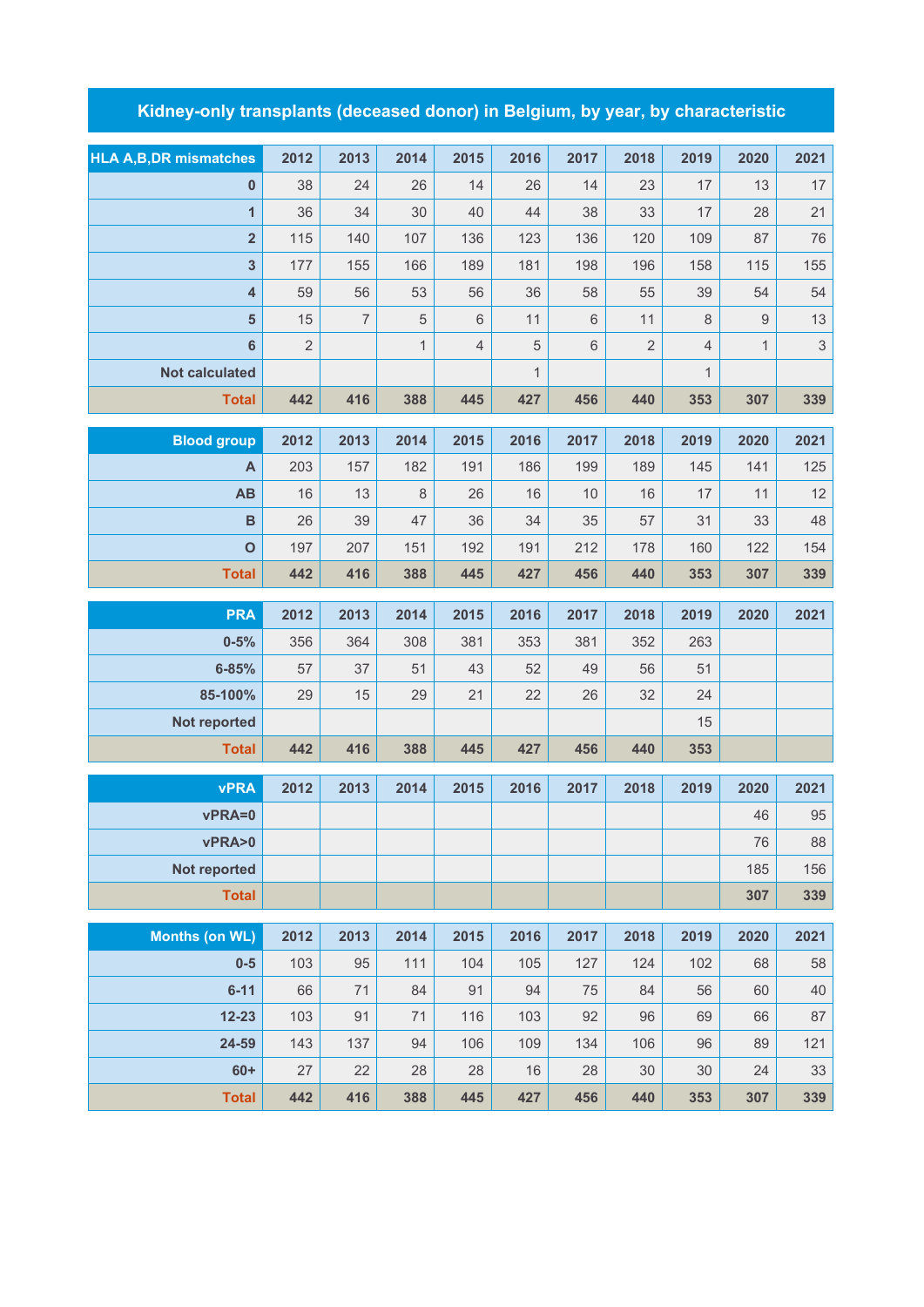| <b>Months (on dialysis)</b> | 2012           | 2013           | 2014           | 2015             | 2016    | 2017           | 2018           | 2019         | 2020         | 2021             |
|-----------------------------|----------------|----------------|----------------|------------------|---------|----------------|----------------|--------------|--------------|------------------|
| <b>Pre-emptive</b>          | 26             | 25             | 33             | 26               | 30      | 44             | 24             | 22           | 18           | 15               |
| $0-5$                       | 13             | 17             | 14             | 17               | 12      | 14             | 19             | 15           | 10           | $\sqrt{2}$       |
| $6 - 11$                    | 33             | 22             | 33             | 32               | 35      | 28             | 32             | 29           | 26           | 18               |
| $12 - 23$                   | 91             | 98             | 86             | 96               | 102     | 105            | 97             | 83           | 77           | 57               |
| 24-59                       | 214            | 208            | 172            | 204              | 192     | 207            | 197            | 135          | 128          | 169              |
| $60+$                       | 65             | 46             | 50             | 70               | 56      | 58             | 71             | 69           | 48           | 78               |
| <b>Total</b>                | 442            | 416            | 388            | 445              | 427     | 456            | 440            | 353          | 307          | 339              |
| <b>Sequence</b>             | 2012           | 2013           | 2014           | 2015             | 2016    | 2017           | 2018           | 2019         | 2020         | 2021             |
| <b>First</b>                | 377            | 369            | 335            | 397              | 371     | 399            | 378            | 315          | 273          | 300              |
| <b>Repeat</b>               | 65             | 47             | 53             | 48               | 56      | 57             | 62             | 38           | 34           | 39               |
| <b>Total</b>                | 442            | 416            | 388            | 445              | 427     | 456            | 440            | 353          | 307          | 339              |
|                             |                |                |                |                  |         |                |                |              |              |                  |
| <b>Recipient age</b>        | 2012           | 2013           | 2014           | 2015             | 2016    | 2017           | 2018           | 2019         | 2020         | 2021             |
| $0 - 15$                    | $\overline{7}$ | $\overline{4}$ | 10             | $\boldsymbol{9}$ | 9       | 11             | 8              | 10           | 5            | $\boldsymbol{7}$ |
| 16-55                       | 230            | 209            | 209            | 213              | 193     | 202            | 200            | 178          | 141          | 140              |
| 56-64                       | 123            | 116            | 97             | 135              | 124     | 139            | 130            | 91           | 82           | 102              |
| $65+$                       | 82             | 87             | 72             | 88               | 101     | 104            | 102            | 74           | 79           | 90               |
| <b>Total</b>                | 442            | 416            | 388            | 445              | 427     | 456            | 440            | 353          | 307          | 339              |
| <b>Allocation type</b>      | 2012           | 2013           | 2014           | 2015             | 2016    | 2017           | 2018           | 2019         | 2020         | 2021             |
| <b>Rescue</b>               | 14             | 4              | $\overline{7}$ | $6\phantom{1}$   | 11      | 11             | 6              | 10           | 6            | $\,6\,$          |
| <b>Standard</b>             | 428            | 412            | 381            | 439              | 416     | 445            | 434            | 343          | 301          | 333              |
| <b>Total</b>                | 442            | 416            | 388            | 445              | 427     | 456            | 440            | 353          | 307          | 339              |
| <b>Allocation program</b>   |                |                |                |                  |         |                |                |              |              |                  |
| (all donors)                | 2012           | 2013           | 2014           | 2015             | 2016    | 2017           | 2018           | 2019         | 2020         | 2021             |
| <b>ETKAS</b>                | 385            | 383            | 355            | 412              | 383     | 409            | 394            | 313          | 275          | 296              |
| <b>ESP</b>                  | 35             | 26             | 19             | 19               | 25      | 26             | 24             | 19           | 20           | 24               |
| AM                          | $\,8\,$        | 3              | $\overline{7}$ | $\,8\,$          | $\,8\,$ | 10             | 16             | 11           | 6            | 13               |
| <b>Rescue</b>               | 14             | $\overline{4}$ | $\overline{7}$ | $6\phantom{1}$   | 11      | 11             | 6              | 10           | 6            | $\,6\,$          |
| <b>Total</b>                | 442            | 416            | 388            | 445              | 427     | 456            | 440            | 353          | 307          | 339              |
| <b>Allocation program</b>   |                |                |                |                  |         |                |                |              |              |                  |
| $(donors 65+)$              | 2012           | 2013           | 2014           | 2015             | 2016    | 2017           | 2018           | 2019         | 2020         | 2021             |
| <b>ETKAS</b>                | $\overline{2}$ | $\overline{7}$ | $\mathbf{1}$   | $\overline{7}$   | 5       | $\overline{4}$ | $\overline{4}$ | 3            | $\mathbf{1}$ | $\mathbf{1}$     |
| <b>ESP</b>                  | 35             | 26             | 19             | 19               | 25      | 26             | 24             | 19           | 20           | 24               |
| AM                          |                |                |                |                  |         |                |                |              |              |                  |
| <b>Rescue</b>               | $\overline{2}$ | $\mathbf{1}$   | $\mathbf{1}$   | 3                |         |                | $\mathbf{1}$   | $\mathbf{1}$ |              | $\sqrt{2}$       |
| <b>Total</b>                | 39             | 34             | 21             | 29               | 30      | 30             | 29             | 23           | 21           | 27               |